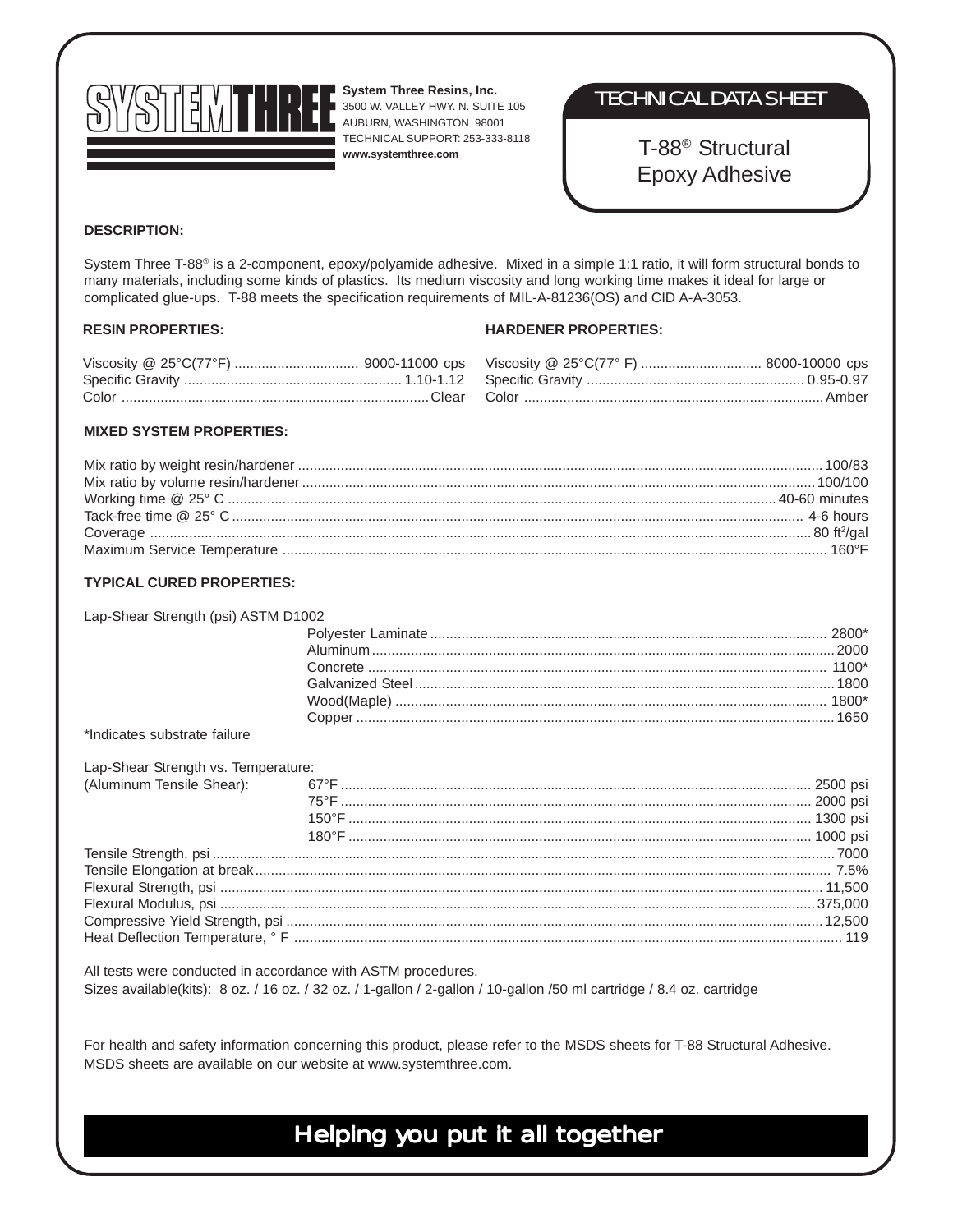## SYSTEM THREE T-88® STRUCTURAL EPOXY ADHESIVE

#### **INTRODUCTION**

T-88 ® is a high performance, non-brittle, two-part epoxy adhesive designed to give superior results under adverse conditions. The adhesive may be used without modification in normally fitted joints, and will cure in any thickness without shrinkage. T-88 is clear amber and becomes virtually invisible when varnished. T-88 exhibits outstanding adhesion and permanence on a wide variety of materials, and is endorsed by leading designers, builders, and organizations.

T-88 has exceptional adhesion to most clean surfaces including wood, fiberglass, concrete, aluminum, steel and many plastics. T-88 does not bond well to tin, zinc or waxy thermoplastics such as polyethylene. When fully cured, it is unaffected by water, oil, gasoline, and virtually all chemicals. It will not stain wood and is immune to fungus and rot.

T-88 is unique in that it may be applied to damp wood, provided the adhesive is worked well into the surface. Glue line thickness is not critical and clamping is not necessary if the joint is undisturbed during set-up of the adhesive. However, when bonding wood where end-grain is exposed T-88 may be thickened slightly to prevent excessive absorption. Coverage in average bond joints is 50-100 sq. ft. per gal. See special instructions below for bonding oak and teak.

At best we are experts on epoxy resin formulating and students of boat building and repair. If you have an oddball use give it a try. If you call and ask us this is probably the answer you will get. At best we can only give you our honest opinion and maybe tell you why we think it might not work. But don't take our word for it. Give it a try. Just like on a boat, you're the captain of your project.

# PRODUCT APPLICATION AND USE

T-88 A and B are mixed one-to-one by volume using a graduated measuring cup. Weight ratio is 100 parts of A to 83 parts of B. Excessive Part B will degrade, rather than expedite cure and should be avoided. Care should be taken that mixing is thorough and streaks can not be seen. Pot life of the mixed adhesive is approximately 45 minutes at 70°F. However, a coated joint may still be pulled up tight for two hours. Cap containers promptly after use. Mixing in small lots or with large surface area exposure will extend pot life.

At 70°F, T-88 will harden in 6-8 hours and will reach functional strength in 24 hours. T-88 has been specifically formulated to cure as low as 35°F without reduction in strength; this cure will require approximately one week. At 150°F, T-88 will set within 30 minutes and develop maximum bond strength and impact resistance after 2 hours. If excessive flow-out occurs, allow 2-4 hours at room temperature before heat cure.

#### **BONDING WOOD**

#### **WHITE OAK AND TEAK**

White oak is a highly porous wood with a strong tendency to absorb resin and yield starved joints of substandard strength. Preferred practice is to apply a liberal coat of T-88 to both surfaces, and without mating allow the separate parts to stand open for 30-45 minutes. Dull spots indicate complete absorption and should be touched up with more T-88, after which the structure should be assembled and clamped with minimal pressure -- just enough to ensure contact. Alternatively, oak can be

presealed with a thin coat of T-88 on both mating surfaces and cured separately; then sand each surface lightly to level, apply fresh T-88 and join lightly.

Teak, being an oily wood, must be freed of surface oil to achieve optimum adhesion. With a clean cotton rag liberally moistened with lacquer thinner, vigorously wipe area to be bonded. While surface is still moist with solvent, wipe with a dry rag and allow to dry. If necessary, repeat wiping until surface dries to a whitish color indicating extraction of surface oil. Bond within eight hours of cleaning.

#### **DOUGLAS FIR**

Because of its resinous nature, Douglas fir tends to exude minute amounts of material which may act as a weak interlayer when adhesive is applied. To prevent difficulties of this type, sand the wood with 60 to 120 grit abrasive and thoroughly remove sanding debris. Apply adhesive within 48 hours.

#### **BONDING METAL**

#### **DEGREASING — ALL METALS**

#### Method 1

1. Vapor degrease — suspend the part in an approved vapor degreaser until solvent droplets no longer condense and drain from the surface. Remove from vapor and allow to dry.